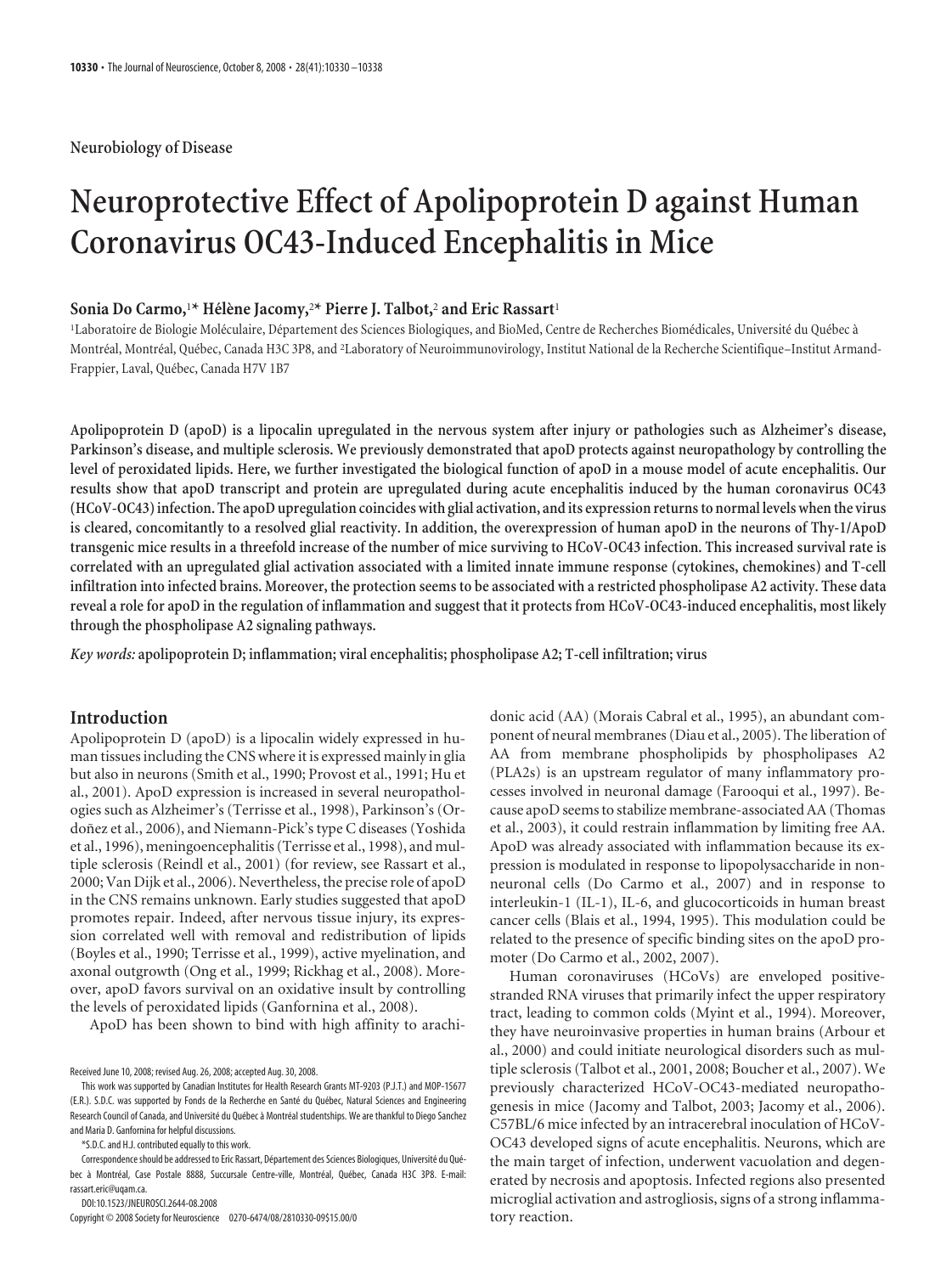The main objective of this study was to investigate the biological role of apoD during acute viral encephalitis in a mouse model. Here, we show that, after HCoV-OC43 infection, endogenous apoD is upregulated and mice overexpressing human apoD (H-apoD) in neurons have an increased survival rate. This increased survival was correlated with an upregulated inflammatory reaction associated with a limited T-cell infiltration into infected brains. These data revealed a role for apoD in the regulation of inflammatory reactions in the brain and suggest that apoD protects from HCoV-OC43-induced encephalitis, at least in part, through the activation of signaling pathways involving PLA2.

# **Materials and Methods**

*Mice.* Human apoD transgenic mice carry a construct containing the H-apoD cDNA fused to the bovine growth hormone (BGH) polyadenylation signal under the control of three different neuron-specific promoters/enhancers. In Thy-1/ApoD mice, the H-apoD expression is controlled by the promoter, the first exon, the first intron, and the 5 noncoding region of the second exon of the human Thy-1 gene ( $\sim$ 3.5 kb) (gift from J. Silver, New York University Medical Center, New York, NY). In NSE/ApoD mice, the rat neuron-specific enolase (NSE) promoter (~1.8 kb) (gift from G. Sutcliffe, The Scripps Research Institute, La Jolla, CA) controls the H-apoD expression. Finally, in NFL/ApoD mice, the H-apoD/BGH fragment was inserted after the promoter in the complete human neurofilament light chain (NFL) gene (gift from J.-P. Julien, Centre Hospitalier de l'Université Laval, Québec, Québec, Canada). Thus, H-apoD is expressed in neuronal cells in all regions of the nervous system. All mice were backcrossed into C57BL/6 background for at least 10 generations. Genotyping was performed on tail biopsies as described previously (Ganfornina et al., 2008). All the experimental procedures were approved by the Animal Care and Use Committees of Université du Québec à Montréal and Institut National de la Recherche Scientifique– Institut Armand-Frappier.

*Virus and inoculations.* The American Type Culture Collection HCoV-OC43 strain (ATCC VR-759) was grown on the HRT-18 cell line, and virus stocks  $[10^{6.5}$  tissue culture infectious dose 50 (TCID<sub>50</sub>)/ml] were kept at  $-80^{\circ}$ C as previously described (Jacomy and Talbot, 2003). Mice were infected at 22 d postnatal (DPN) with intracerebral (IC) inoculation of 10  $\mu$ l containing 10 TCID<sub>50</sub> of HCoV-OC43. Control mice received an intracerebral inoculation of 10  $\mu$ l of cell culture medium. Mice were killed at different days postinfection (DPI), and brain and spinal cord were collected.

*Survival curves.* Litters were weaned at 21 DPN and separated by sex, maintaining strain identification. The next day, all separated litters were inoculated with virus and during anesthesia ears were punched for identification and a piece of tail sectioned for genotype analysis. Then, infected mice were observed daily up to 20 DPI to monitor survival. Fortyeight transgenic Thy-1/ApoD mice and 45 wild-type (WT) littermates as well as 32 transgenic NSE/ApoD versus 51 WT littermates and 53 transgenic NFL/ApoD versus 46WT littermates were used to establish survival curves. Survival rate was calculated at 20 d after HCoV-OC43 inoculation.

*Infectious virus assays.* Five transgenic mice and 5 WT littermates for each genotype were dissected at 11 DPI for infectious virus assays. Brains were homogenized to 10% (w/v) sterile PBS and centrifuged at 4°C, 20 min at 1000  $\times$  g, and supernatants were immediately frozen at  $-80^{\circ}$ C and stored until assayed. The extracts were processed for the presence and quantification of infectious virus by an indirect immunocytotochemistry assay, as previously described (Jacomy and Talbot, 2003).

*RNA extraction and Northern blot analysis.* Total RNA was extracted from brain or spinal cord by homogenization in the Trizol reagent (Invitrogen). RNA (10  $\mu$ g) was separated on 1.5% (w/v) agaroseformaldehyde gels and blotted to a nylon membrane. The membranes were hybridized with  $\left[\alpha - {}^{32}P\right]$ dCTP-labeled human or mouse apoD, and mouse glyceraldehyde 3-phosphate dehydrogenase (GAPDH) cDNAs. The hybridization signal was detected with a Bio-Rad Imaging screen K,

read with a PhosphorImager, and analyzed with the QuantityOne software (Bio-Rad Molecular Imager FX; Bio-Rad Laboratories).

*Protein extraction and Western blot analysis.* Brain and spinal cords were homogenized in lysis buffer [50 mm Tris-HCl, pH 7.3, 150 mm NaCl, 5 mm EDTA, 0.2% (v/v) Triton X-100, and 10% (w/v) Complete protease inhibitor (Roche)]. After 30 min of incubation at 4°C, lysates were sonicated and cleared by centrifugation. Protein concentration was determined using the Bio-Rad protein assay (Bio-Rad Laboratories). Proteins (10  $\mu$ g per sample) were separated on a 12% (w/v) SDSpolyacrylamide gel and transferred to polyvinylidene difluoride membranes. Membranes were incubated with the primary antibodies: human apoD mouse monoclonal antibody (2B9), 1:100,000; mouse apoD rabbit polyclonal antibody, 1:500; HCoV-OC43 nucleocapsid N protein [OC43 (N)] mouse monoclonal antibody, 1:100; glial fibrillary acidic protein (GFAP) rabbit polyclonal antibody (Cell Signaling; NEB), 1:5000; Mac-2 rat monoclonal antibody (ATCC; Cedarlane), 1:100; CD4 rat monoclonal antibody (BD Pharmingen), 1:500; GAPDH mouse monoclonal antibody (Calbiochem), 1:500,000. Binding of these primary antibodies was detected with appropriate horseradish peroxidase-conjugated secondary antibodies and visualized by chemiluminescence (ECL; GE Healthcare) and x-ray film.

*Immunohistochemistry*. Serial vibratome sections (40  $\mu$ m) of paraformadehyde-perfused brains were subjected to immunohistochemistry as described previously (Jacomy and Talbot, 2003). Viral antigens were detected with 4-E11.3 mouse monoclonal antibody (1:1000) (Bonavia et al., 1997). Astrocytes and microglia/macrophages were identified with GFAP rabbit polyclonal antibody (1:50; Dako) and Mac-2 rat monoclonal antibody (1:100; American Type Culture Collection), respectively.

*Flow cytometry.* Brain cell suspensions were prepared and analyzed for CD4 and CD8 cell surface expression. Briefly, brains were ground between frosted glass slides, suspended in cold RPMI 1640, and passed through nylon mesh. Percoll (GE Healthcare) was added to a final concentration of 30% (v/v) and the homogenate was centrifuged at 1300  $\times$  g for 30 min at 4°C. The cell pellet was washed and cells counted. Antibodies (BD Pharmingen) used for immunophenotyping were FITCconjugated rat anti-mouse CD4 and PE (phycoerythrin) anti-mouse CD8a. Isotype controls (BD Pharmingen) were included for each antibody used. Flow cytometric analyses were done with a fluorescenceactivated cell sorter (FACS) scanner (FACScan; BD Biosciences), and the data were processed with the WinMDI software.

Total PLA2 activity. Brains were homogenized in cold buffer (50 mm HEPES, pH 7.4, containing 1 mm EDTA; 10 ml per g of tissue) and centrifuged at 10,000  $\times$  g for 15 min at 4°C. The supernatant was used to quantify total phospholipase activity using the cPLA2 colorimetric assay kit (Cayman Chemical) without the addition of specific PLA2 inhibitors according to the manufacturer's total PLA2 activity protocol.

*Cytokine quantification.* Brains from Thy-1/ApoD and WT littermate mice were dissected at 8 and 11 DPI for cytokine assays. Brains were weighed and homogenized in 10% (w/v) sterile PBS, pH 7.4, containing Halt protease inhibitor mixture (Pierce; Thermo Fisher Scientific). After homogenization, tissues were centrifuged at 4°C, 15 min at 1500  $\times$  g, and then supernatants were immediately collected and stored frozen at -80°C until assayed. The extracts were processed for the presence and quantification of cytokines using SearchLight Chemiluminescent Protein Arrays and were performed by the SearchLight Sample Testing Service of Pierce Biotechnology.

*Statistical analyses.* Survival rates were plotted as Kaplan–Meier survival curves and were compared using the log rank (Mantel–Cox) test or Student's*t* test for the survival rate at 20 DPI. One-way ANOVA was used for histogram analyses. Statistical significance was defined as  $p < 0.05$ .

# **Results**

## **Clinical status of mice after HCoV-OC43 infection**

During the first week postinfection, mice ate and drank normally and did not lose weight. Between 8 and 9 DPI, infected mice presented ruffed fur and, 1 d later, showed humped back posture, as previously described (Jacomy and Talbot, 2003). At  $\sim$ 11 DPI,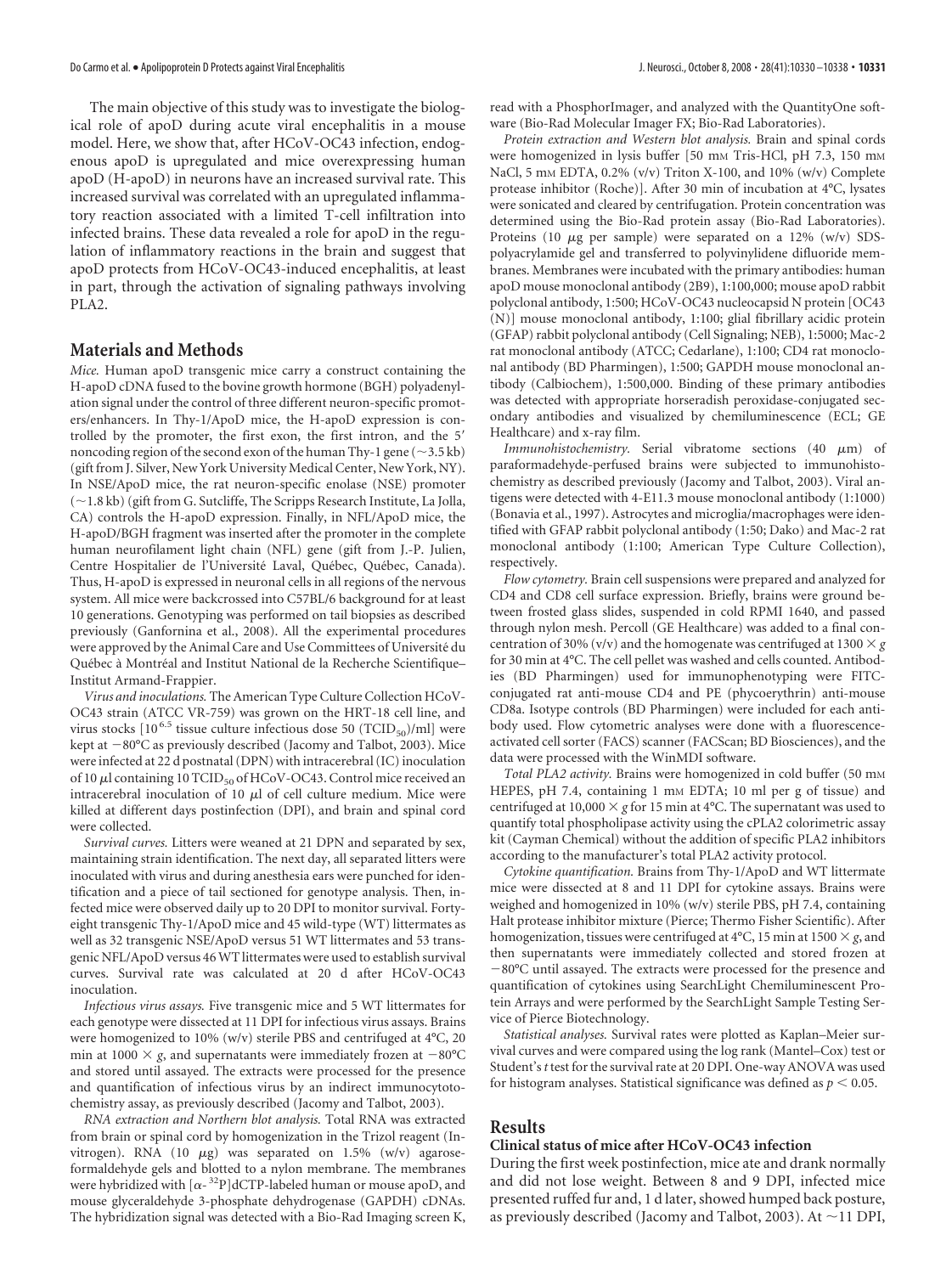mice either recovered rapidly and showed no additional symptoms of encephalitis (classified as having mild signs) or they became anorexic, inactive, dehydrated, and started to die from encephalitis (classified as having severe signs). Mice with severe signs of impairment, lethargy, or eating/ drinking difficulty (80 –90%) were immediately killed.

## **ApoD is induced in the CNS of HCoV-OC43-infected mice**

To investigate whether HCoV-OC43 infection modulated apoD gene transcription, infected WT mice were killed at 7, 12, and 20 DPI, and different parts of the brain were processed for the detection of apoD gene expression. Results show that apoD transcription was increased in response to HCoV-OC43 infection (Fig. 1). The CNS regions showing the highest apoD upregulation were the cortical area (cortex) and hippocampus with a fivefold and sixfold increase in expression at 7 DPI, respectively. At this time after infection, mice did not yet show pathological symptoms of infection. ApoD expression was further increased at 12 DPI, when mice began to

present morbidity and reached 11- and 13-fold induction, respectively, when compared with noninfected (control) mice. At 12 DPI, apoD gene expression reached its maximum in all CNS regions tested. Its expression was increased twofold to threefold in the medulla and olfactory bulb and sixfold in cerebellum and spinal cord. At 20 DPI, apoD transcription returned to baseline levels in mice that survived the infection (Fig. 1).

## **ApoD induction correlates with virus load and astrocytic and microglial activation**

ApoD protein levels were closely consistent with mRNA levels and were highest in cortex and hippocampus. Maximal protein levels were also observed at 12 DPI in all CNS tissues (Fig. 2), which corresponded to the time of acute phase of the encephalitis. Increased apoD levels were also consistent with the presence of HCoV-OC43. Actively replicating HCoV-OC43 could be detected at 7 DPI as well, as seen by the additional band above the OC43 (N) band, as previously described (Jacomy and Talbot, 2003). Delayed expression of apoD protein in the cerebellum and spinal cord was also correlated with delayed HCoV-OC43 replication, in accordance to virus spread and invasion of the remote areas, located far from the initial inoculation site (Fig. 2). HCoV-OC43 and apoD increases were also concomitant with astrocyte and microglia activation as detected with antibodies against the astrocyte-specific marker GFAP and the microglia activation marker Mac-2, respectively. Indeed, ApoD, GFAP, Mac-2, and virus levels were closely regulated in all analyzed CNS regions. At 20 DPI, in those mice that survived the infection, HCoV-OC43 proteins disappeared totally and apoD, GFAP, and Mac-2 returned to baseline levels, confirming that mice had recovered from the acute infection.

## **Transgenic mice expressing H-apoD are more resistant to acute encephalitis**

To investigate the role of apoD during viral encephalitis, three different transgenic mice overexpressing H-apoD in neurons and



Figure 1. Effect of HCoV-OC43 infection on CNS apoD mRNA expression. Endogenous apoD expression [mouse apoD (M-apoD)] was examined by Northern blot analysis in several CNS regions of noninfected WT mice (c) and in HCoV-OC43-infected WT mice 7, 12, and 20 d postinfection. GAPDH expression was included as an internal control. Top, Representative autoradiograms. Bottom, Quantification of mRNA expression by densitometry. Values were normalized by the GAPDH expression and by the respective noninfected control, which was given an arbitrary value of 1. Values represent means  $\pm$  SD ( $n=3$ ; performed in triplicate). \* $p<0.05$ , \*\* $p<0.01$ ,  $***p<$  0.001 compared with the respective noninfected control. Hippoc, Hippocampus; olfac. bulb, olfactory bulb.

WT littermates were infected by HCoV-OC43. Survival curves were established for each transgenic mouse group and compared with corresponding WT littermates (Fig. 3). Survival rates were almost three times higher in transgenic mice. Nineteen percent of the Thy-1/ApoD mice (9 mice of 48) survived after infection, whereas only 7% ( $p = 0.0112$ ) of WT littermates (3 mice of 45) survived the infection (Fig. 3*A*). Moreover, males were significantly better protected by apoD overexpression, although these are more sensitive to infection. Indeed, male Thy-1/ApoD mice had a survival rate of 21% compared with 7% for WT ( $p =$ 0.0041) (Fig. 3*B*). Still, female Thy-1/ApoD mice were also less susceptible than female WT mice (Thy-1/ApoD, 16%; WT, 7%;  $p = 0.0458$  (Fig. 3*C*). However, survival rates were similar for NSE/ApoD and NFL/ApoD compared with WT littermates, with 84% deaths for NSE/ApoD (Fig. 3*D*) and 79% deaths for NFL/ ApoD (Fig. 3*E*), with no apparent difference between females and males. It is noteworthy that NSE/ApoD and NFL/ApoD mice produce moderate and low levels of H-apoD, respectively, in their CNS when compared with Thy-1/ApoD mice, in accordance with the relative strength and expression pattern of each promoter in neuronal cells (Fig. 3*F*). Interestingly, the NSE/ apoD transgenic mice presented a survival curve that was slightly shifted in relation to time, suggesting that these mice died less rapidly from infection (Fig. 3*D*).

## **H-apoD increases infection-induced CNS glial activation**

Because only Thy-1/ApoD expression seemed to confer protection against acute viral encephalitis, additional experiments were performed with these mice only. Presence of the H-apoD transgene affected neither endogenous mouse apoD mRNA expression in response to HCoV-OC43 infection (Fig. 4*A*) nor its protein levels (Fig. 4*B*). Brain infectious virus titers showed no statistical difference between Thy-1/ApoD mice and its littermates as measured at 11 DPI (Fig. 4*C*). Accordingly, viral nucleocapsid protein levels in the brain and spinal cord (Fig. 4*B*) were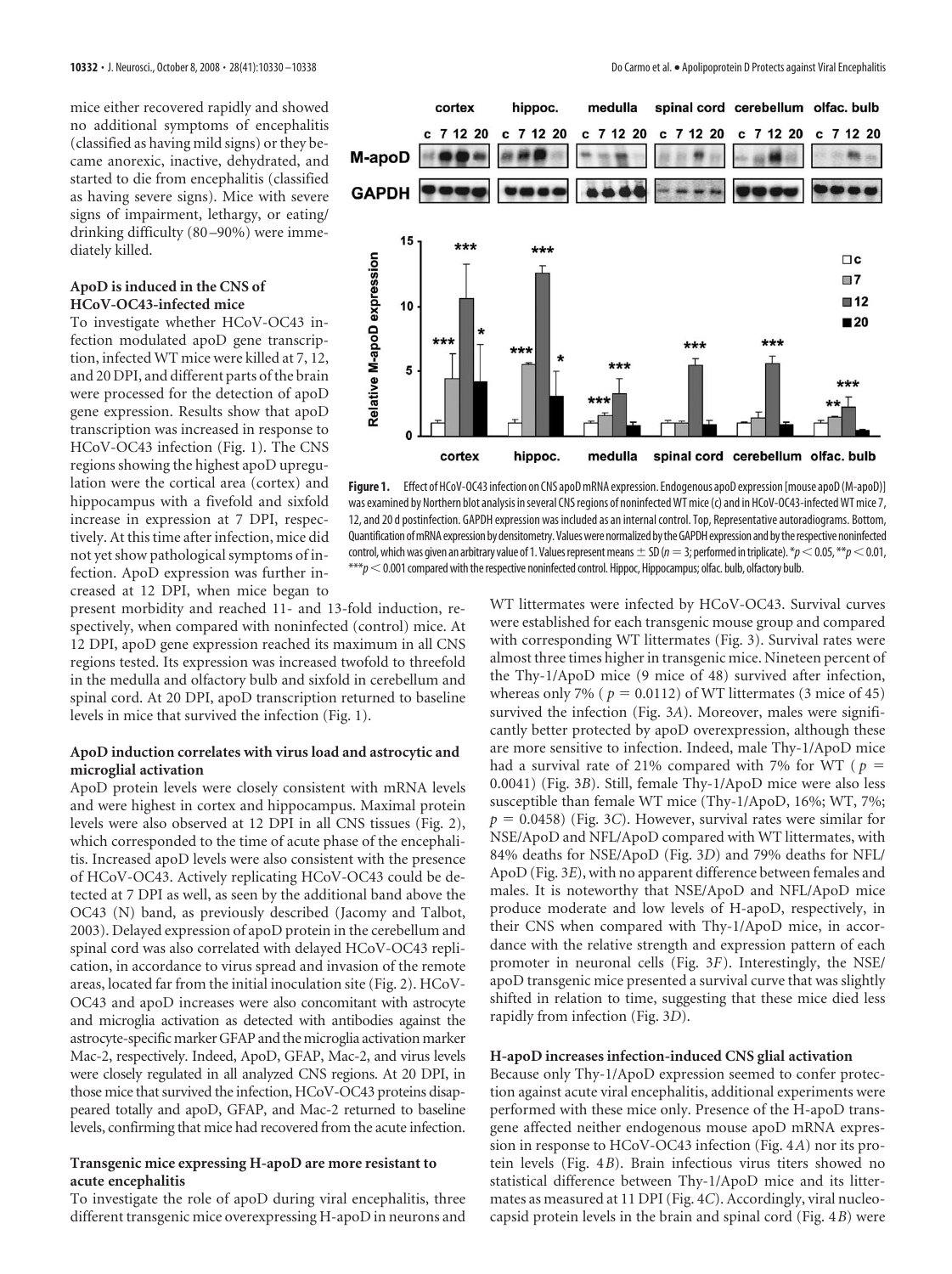

Figure 2. Western immunoblot analysis of HCoV-OC43-infected WT mice. Endogenous apoD expression [mouse apoD (M-apoD)] was examined by immunoblot in several CNS regions of noninfected control mice (c) and in HCoV-OC43-infected mice 7, 12, and 20 d postinfection. HCoV-OC43 nucleocapsid N protein [OC43 (N)], GFAP, and Mac-2 were also tested. GAPDH expression was included as an internal control. Experiments were performed in triplicate ( $n = 3$ ). Hippoc, Hippocampus; olfac. bulb, olfactive bulb.



**Figure 3.** Survival curves of H-apoD Tg mice after HCoV-OC43 infection. Thy-1/ApoD mice present an increased survival compared with WT mice.  $A-C$ , This effect is observed in curves containing mixed sexes (A) and also when males (B) are analyzed separately from females (C). D, E, Survival curves of NSE/ApoD (D) or NFL/ApoD (E) mice (mixed sexes curves are presented). \* $p$  < 0.05, \*\**p*0.01 compared with correspondingWT forsurvivalrate at 20 DPI.*F*, ImmunoblotshowingH-apoD protein expression in transgenic brains. GAPDH was used for normalization.

also similar in Thy-1/ApoD and in WT mice. However, astrogliosis (increased GFAP staining) and microgliosis (increased Mac-2 staining), signs of an inflammatory reaction, were observed after infection and were more evident in the CNS of Thy-1/ApoD than in WT littermates. In contrast, a decreased CD4 infiltration was evident in H-apoD-overexpressing (Thy-1/ApoD) mice compared with WT (Fig. 4*B*). Of note, in noninfected tissues, GFAP,

Mac-2, and CD4 levels remained similar in WT and Thy-1/apoD mice (data not shown). Immunohistochemistry on brain slices revealed a quite similar increase of activated microglial cells and astrocytes for all genotypes. Astrogliosis and microgliosis were diffused in CNS regions and found mainly in infected regions, as illustrated for hippocampus in Figure 4*D*. Mac-2 and GFAP staining were dependent on the region observed, the presence of virus in the region, and the intensity of the disease, mild versus severe, in WT and H-apoD mice.

#### **Phospholipase A2 activity during infection**

Total levels of PLA2 activity were measured in the brains of noninfected mice (controls) to determine baseline levels in all groups of studied mice. Quantification revealed that baseline levels were similar in WT versus transgenic mice (Fig. 5). However, after HCoV-OC43 infection, there was a 100% (twofold) increase of PLA2 activity in WT mice. In comparison, PLA2 activity in infected Thy-1/ApoD mice was also upregulated but significantly less than in infected WT mice (40%) (Fig. 5). Interestingly, NSE/ApoD and NFL/ApoD mice, which displayed the same survival curve as WT mice after infection, have levels of PLA2 activity comparable with WT mice. In addition, PLA2 activity levels were higher in NFL/ApoD than in Thy-1/ApoD

mice. However, PLA2 levels in NSE/ApoD were not statistically different from those in Thy-1/ApoD mice.

## **H-apoD reduces T-cell infiltration into the CNS**

Immunoblots already showed that CD4 was downregulated in Thy-1/ApoD compared with WT mice after HCoV-OC43 infec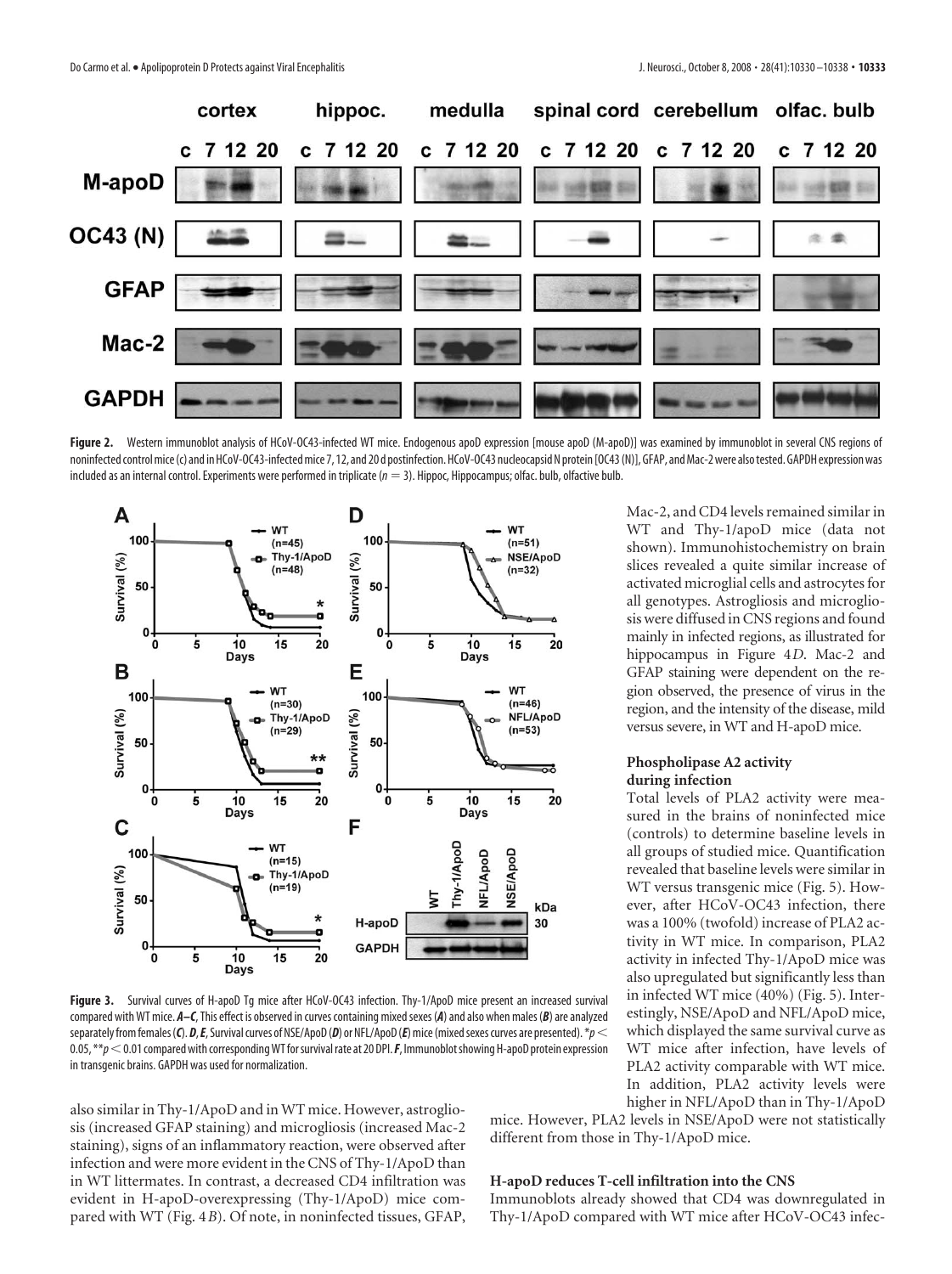tion (Fig. 4*B*). To further examine T-cell infiltration, FACS analyses were conducted on total brain extracts from mice dissected at 4, 6, 8, and 11 DPI (Table 1; supplemental Fig. 1, available at www. jneurosci.org as supplemental material). In infectedWT mice, both CD4- and CD8 expressing cells entered the CNS and increased significantly with time. At 11 DPI, there was a clear split between animals that will probably have survived to the infection (showing mild signs of encephalitis; 11 DPI-mild) and those that will most likely have died (showing severe signs of encephalitis; 11 DPI-severe). T-cell infiltration correlated with the outcome of the infection, because T-cell infiltration was more prominent in 11 DPI-severe than in 11 DPI-mild animals. Accordingly, a similar modulation of T-cell infiltration was observed in Thy-1/ApoD mice. Moreover, H-apoD (Thy-1/ApoD) expression in neurons significantly lowered the T-cell infiltration after infection in mice with mild as well as severe encephalitis compared with WT mice (Table 1; supplemental Fig. 1, available at www.jneurosci.org as supplemental material).

## **H-apoD reduces inflammatory cytokine and chemokine production**

Activated microglial and astroglial cells, as well as leukocytes infiltrating the CNS, can secrete cytokines and chemokines. Therefore, we measured CNS levels of several of these proteins during the acute phase of viral encephalitis. At 8 and 11 DPI, most of inflammatory cytokines could be detected in infected brains, such as IL-1 $\beta$ , IL-2, IL-6, tumor necrosis factor- $\alpha$  (TNF $\alpha$ ), interferon- $\gamma$  (IFN- $\gamma$ ), or granulocytemacrophage colony-stimulating factor (GMCSF). Although IL-1 $\beta$  and TNF $\alpha$ protein levels were similar in WT and Thy-1/ApoD mice at 8 DPI, an upregulation of IL-1 $\beta$  and TNF $\alpha$  was maintained in WT compared with Thy-1/ApoD at 11 DPI (Fig. 6*A*,*B*). In contrast, IL-6 levels were downregulated in WT versus Thy-1/ApoD mice. IL-6 acts as both a proinflammatory and antiinflammatory cytokine (Stoll et al., 2000). The role of IL-6 as an antiinflammatory cytokine role is mediated through its inhibitory effects on IL-1, and this could explain the reduction of IL1- $\beta$ in Thy-1/ApoD brain. Because the matrix metalloproteinase (MMP) family members are involved in the breakdown of extracellular matrix in normal physiological

processes, as well as in disease processes, we investigated the levels of MMP. Although levels of MMP-9 and MMP-3 were high in infected brains, no differences were seen between genotypes (Fig. 6*C*). The high levels of MMP-9 and MMP-3 could favor the traf-



Figure 4. Analysis of Thy-1/ApoD mice 11 d after HCoV-OC43 infection. Expression levels in total brain and spinal cord of Thy-1/ApoD HCoV-OC43-infected mice are compared with noninfected (c) and infected WT mice. **A**, Northern blot analysis of mouse apoD (M-apoD). H-apoD is also presented. GAPDH was included as a loading control. M-apoD expression was quantified by densitometry. Values were normalized by the GAPDH expression and by the noninfected control. Values are means  $\pm$  SD ( $n=3$ ; performed in triplicate).  $p<0.001$ compared with the noninfected control. B, Western blot analysis of M-apoD. H-apoD, HCoV-OC43 nucleocapsid N protein [OC43(N)], GFAP, Mac-2, and CD4 expression were also tested. GAPDH expression was included as a loading control. Experiments were performed in triplicate (*n* 3). Note that the GFAP intensities for Thy-1/ApoD in brain and spinal cord are not statistically different.*C*, Amount of infectious virus detected in brain. Values are means  $\pm$  SD ( $n=3$ ). *D*, Immunohistochemistry of inflammatory response in hippocampus. Astrogliosis (revealed by GFAP staining) and microgliosis (revealed by Mac-2 staining) were evident in regions in which cells are positive for viral antigens(OC43) in bothWT and Thy-1/ApoDmice.

ficking of leukocytes into infected brains. We then investigated inflammatory chemokines that can modulate the recruitment of leukocytes into infected tissues. At 8 DPI, the monocyte chemoattractant protein-1 (MCP-1 or CCL2) was detected at similar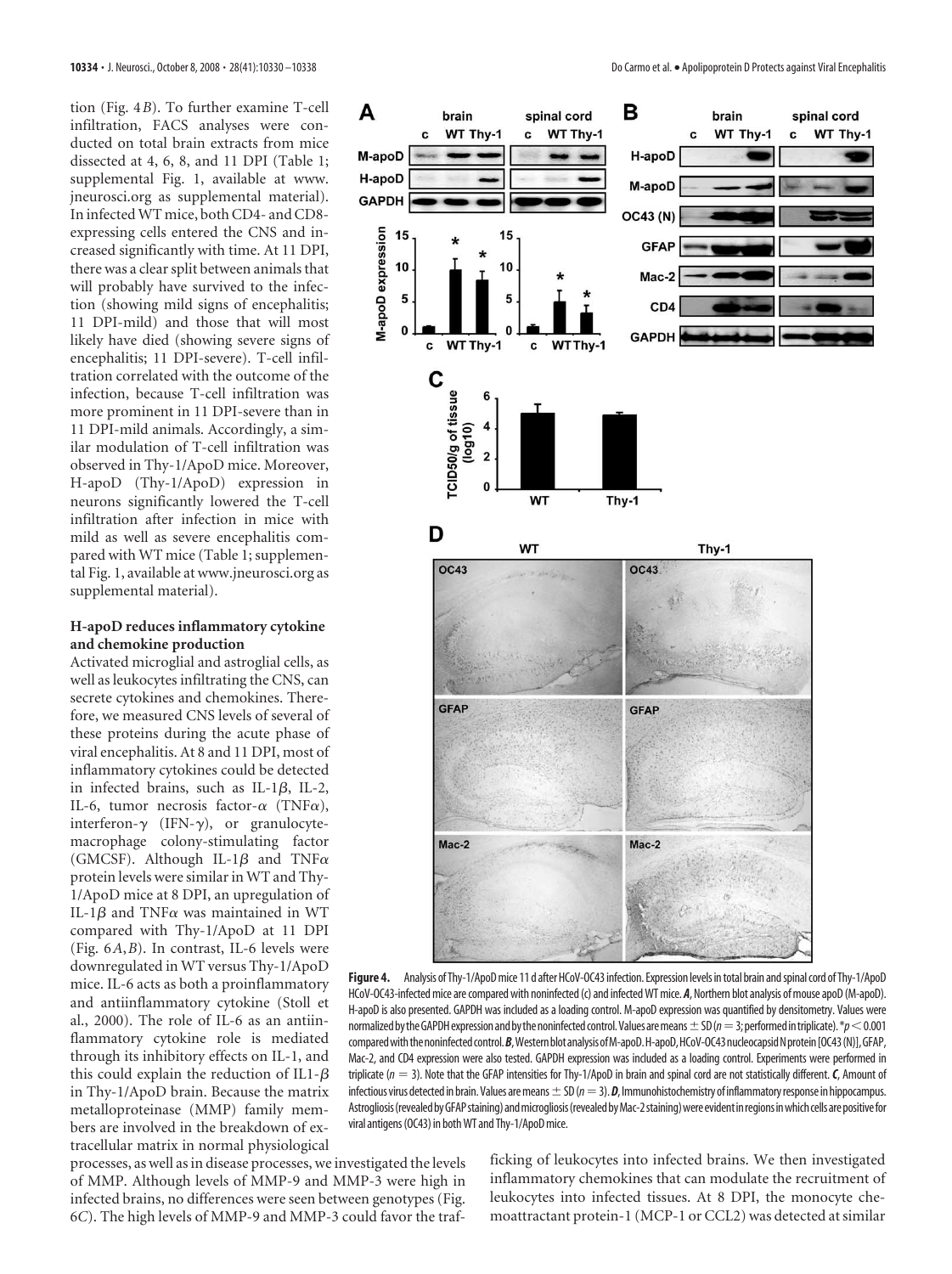**Table 1. FACS analysis of CD4 and CD8 T-cells in total brain extracts of mice at various times after intracranial inoculation with HCoV-OC43 or saline solution (control)**

| Percentage of cells |                 |                    |                    |
|---------------------|-----------------|--------------------|--------------------|
| WT                  |                 | Thy-1/ApoD         |                    |
| CD4                 | CD <sub>8</sub> | CD4                | CD <sub>8</sub>    |
| $0.19 \pm 0.05$     | $0.10 \pm 0.02$ | $0.05 \pm 0.02***$ | $0 + 0***$         |
| $2.29 \pm 0.54$     | $1.15 \pm 0.19$ | $0.23 \pm 0.08***$ | $0.46 \pm 0.14***$ |
| $2.18 \pm 0.43$     | $3.93 \pm 0.55$ | $1.93 \pm 0.43$    | $1.95 \pm 0.32***$ |
| $2.40 \pm 0.21$     | $2.48 \pm 0.46$ | $1.31 \pm 0.41***$ | $1.31 \pm 0.37***$ |
| $1.79 \pm 0.98$     | $4.60 \pm 1.13$ | $1.99 \pm 0.50$    | $2.53 \pm 0.63$ ** |
| $13.26 \pm 2.07$    | $6.23 \pm 1.34$ | $4.67 \pm 1.98***$ | $4.32 \pm 1.69$    |
|                     |                 |                    |                    |

Data represent mean values  $\pm$  SD of three mice per genotype, expressed in percentage. All analyses were performed in triplicate.  $**p < 0.01,***p < 0.001$  versus WT mice.





**Figure 5.** Total PLA2 activity. PLA2 activity was measured 11 d postinfection in HCoV-OC43 infected (OC43) and in noninfected control mice (c) and normalized by the activity in noninfected WT mice. Values are means  $\pm$  SD ( $n=4$ ; tested in triplicate). \*\* $p$  < 0.01, \*\*\* $p$  < 0.001 versus corresponding control;  $^{\#}p$   $<$  0.05,  $^{\#}p$   $<$  0.01.

levels in WT and Thy-1/ApoD mice. MCP-1 stimulates monocytes to leave the bloodstream, enter the surrounding tissue, and become tissue macrophages (Calvo et al., 1996). MCP-1 facilitates the migration of T-cells toward the CNS, as well (Biernacki et al., 2004). At 11 DPI, MCP-1 levels were downregulated in Thy-1/ApoD mice but remained unchanged in WT mice. At 8 DPI, T-cell-attracting [regulated on activation normal T-cell expressed and secreted (RANTES) (CCL-5) and IFN- $\gamma$ -inducible protein 10 (IP-10) (CXCL-10)] chemokine levels were quite similar for both mouse genotypes (Fig. 6*D*). At 11 DPI, similarly to MCP-1, levels of RANTES showed a decrease in Thy-1/ApoD mice, probably resulting from a reduction of T-cell and macrophage infiltration, whereas high levels remained in WT littermates. These data are consistent with the higher T-cell infiltration observed in WT at 11 DPI (Table 1).

# **Discussion**

Host survival to viral infections mainly depends on the ability to trigger and regulate innate and adaptive inflammatory responses, which promote clearance of virus and cell debris, as well as on its capacity to repair and/or replace damaged cells. An upregulation of apoD gene expression was previously reported in humans with meningoencephalitis (Terrisse et al., 1998) and in the CNS of mice infected by encephalitis-associated viruses such as HSV-1 (herpes simplex type-1 virus) (Kang et al., 2003), Sindbis virus (Johnston et al., 2001), JEV (Japanese encephalitis virus) (Saha and Rangarajan, 2003), or rabies virus (Prosniak et al., 2001). These observations support the hypothesis that common host cell pathways are activated in the CNS by different neurotropic and neuroinvasive viruses. Here, we report for the first time that apoD mRNA and protein are upregulated after acute viral encephalitis caused by HCoV-OC43 infection. Until now, functional upregulation of apoD during infection has remained unclear. This upregulation was reported in infiltrating macrophages, endothelial cells, and resident glia in SIV (simian immunodeficiency virus)-treated macaques (Roberts et al., 2003). We demonstrate that upregulation of apoD in neurons seems to confer a neuroprotective effect. Indeed, neuronal overexpression of apoD in H-apoD transgenic mice resulted in a statistically significant threefold increase in the number of mice surviving to HCoV-OC43 infection. Our results are consistent with previous reports suggesting that apoD plays a significant role in neuronal protection (Navarro et al., 1998, 2008; Franz et al., 1999; del

Valle et al., 2003; Ordoñez et al., 2006; Ganfornina et al., 2008). Thus, it was proposed that neurons unable to express or to import apoD from surrounding cells are more susceptible, whereas neurons expressing apoD are more protected from degeneration (Ordoñez et al., 2006; Navarro et al., 2008).

Neuroinflammation was previously reported after infection with HCoV-OC43 (Jacomy and Talbot 2003; Butler et al., 2006; Jacomy et al., 2006). A key component of neuroinflammation is the activation of astrocytes and microglia. On activation, these cells proliferate, increase in size, change morphology, and produce cytokines. Activated microglia can also migrate to the injury site and phagocyte dead cells and cellular debris (Farooqui et al., 2007). Here, we demonstrate that, during acute encephalitis, the upregulation of endogenous apoD coincides perfectly with glial activation and that its expression returned to normal levels after clearance of the acute viral infection, concomitantly to a resolved glial reactivity.

The expression of H-apoD in neurons of Thy-1/ApoD mice, which we showed to result in an increased survival rate after acute encephalitis, was associated with an increased activation of glial cells during the acute phase of the infection. The function of activated glia in neurological disorders is a highly controversial subject. Chronic activation of glia is deleterious, in contrast to limited acute activation of glia, which is generally accepted as a beneficial response favoring organism repair. Indeed, controlled microgliosis restricts brain damage after acute brain injury probably by removing cellular debris, neurotoxic molecules, and hence providing an environment that promotes repair, neuron regeneration, and associated neuritic outgrowth (Simard and Rivest, 2007). Activated microglia can also serve as a source of trophic and growth factors (Elkabes et al., 1996). Several studies also demonstrated that astrocyte activation protects neurons by circumscribing the damaged area by the formation of a scar, by limiting leukocyte infiltration, by promoting blood– brain barrier (BBB) repair, and by sustaining neuronal survival through nutrients contribution and regulation of cell-to-cell communication (Bush et al., 1999; Faulkner et al., 2004). In other respects, it was previously reported that, after HCoV-OC43 infection, noninfected cells in close proximity to infected ones exhibited signs of apoptosis, suggesting that some inflammatory molecules, released by activated glial cells adjacent to infected neurons, are deleterious to neurons (Jacomy et al., 2006). The fact that neuronal H-apoD expression promotes both glial activation and limited leukocyte infiltration into CNS, as well as increased mouse survival to infection, suggests that apoD-induced glial activation was neuroprotective against viral damage. It has been demonstrated previously that endogenous apoD expression was increased in activated microglia cells (Gebicke-Haerter, 2005) and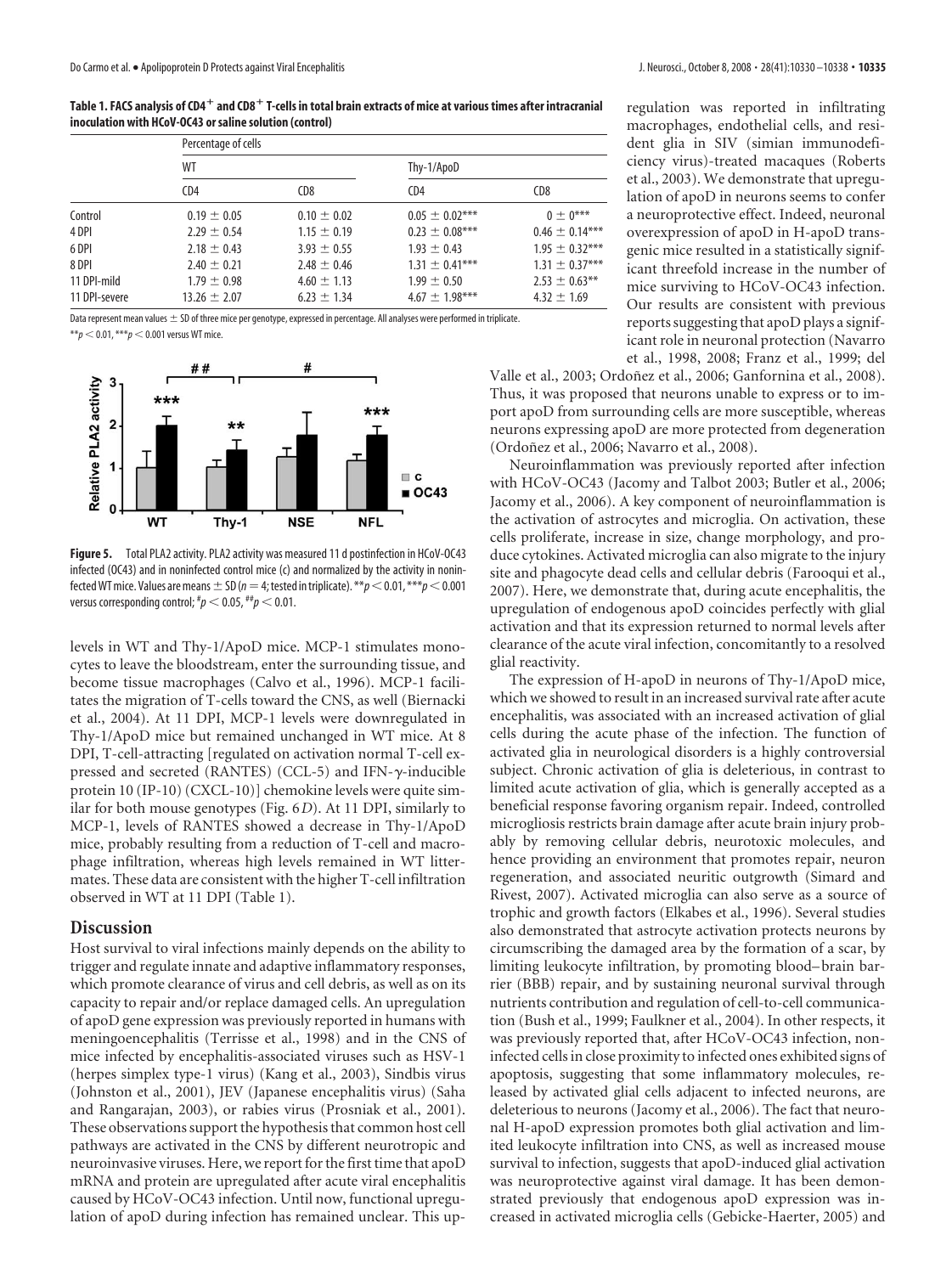

**Figure 6.** Innate immune response measured in brain after HCoV-OC43 infection. *A–D*, Proinflammatory cytokines (*A*, *B*), MMPs (*C*), and chemokine (*D*) protein levels were measured in WT and Thy-1/ApoD mice at 8 and 11 DPI. Values are means  $\pm$  SD (8 DPI,  $n=3$ ; 11 DPI,  $n=$ 2).  $* p < 0.05$ ,  $** p < 0.001$  versus corresponding WT.

also during inflammatory brain disorders (Franz et al., 1999; Reindl et al., 2001; Rickhag et al., 2006).

During reactive gliosis, PLA2, an important enzyme for the production of AA, is upregulated (Stephenson et al., 1996; Walton et al., 1997; Sandhya et al., 1998). The ability of specific PLA2 inhibitors to reduce neuronal damage supports an important role for AA in neurodegeneration (Farooqui et al., 2004). It was suggested previously that apoD plays an important role in the regulation of AA signaling and metabolism. ApoD could influence the availability of free AA in the cell, first by stabilizing it in cell membrane, thus preventing its liberation by PLA2; or second by binding/chelating free AA in the cytosol, thus making it unavailable for additional use in enzymatic pathways (Thomas et al., 2003). The present study suggests another way for apoD to control free AA concentration in cell: by modulating PLA2 activity. Indeed, H-apoD in Thy-1/ApoD mice prevented in part the increase of PLA2 activity after HCoV-OC43 infection. The effect on PLA2 activity is dependent on the levels of H-apoD expression. Indeed, NSE/ApoD and NFL/ApoD mice, which express lower levels of H-apoD, displayed similar levels of PLA2 activity and survival rate than WT mice after infection. The decreased PLA2 activity in Thy-1/ApoD mice is most probably related to the decreased cytokine production in these mice, because IL-1 $\alpha$ , IL-1 $\beta$ , and  $TNF\alpha$  stimulate PLA2 activity (Adibhatla and Hatcher, 2007).

It has been demonstrated previously that, after HCoV-OC43 infection, a large fraction of cells infiltrating into the CNS of the animals consists of CD4 and CD8 T-cells (Butler et al., 2006). The role played by the infiltration of inflammatory cells in HCoV-OC43 encephalitis is not well defined. Immunosuppression by cyclosporin A resulted in the acceleration of the pathology onset and increased the percentage of acute animal deaths (Jacomy and Talbot, 2003). However, HCoV-OC43-induced death is delayed in mice lacking normal B- and T-cell responses (Rag<sup>-/-</sup>), even if, at the time of death, these mice had higher virus loads (Butler et al., 2006). These data illustrate the precarious balance between immune-mediated viral clearance and immunopathogenesis. Some chemokines are considered proinflammatory and can be induced during an immune response to recruit cells of the immune system to the site of infection. IL-1 produced by macrophages forms an important part of the inflammatory response of the body against infection (O'Neill, 2000). We demonstrated a maintained upregulation of IL-1 $\beta$ , particularly in WT mice at 11 DPI. This cytokine increases the expression of adhesion factors on endothelial cells to enable transmigration of leukocytes to sites of infection. Peripheral lymphocyte infiltration into the CNS was previously reported to either protect against or exacerbate encephalitic disease in CNS infection models (Stohlman et al., 1995; Irani and Griffin, 1996). We propose that an uncontrolled immune response may contribute to neuropathology, as seen in WT mice after viral encephalitis. In the same way, an increased MCP-1 was reported to contribute to virus-induced neuropathogenesis (Peterson et al., 1997; Nakajima et al., 2001). RANTES, IP-10, and MCP-1 have been previously characterized for their role in the recruitment of activated T-cells to the site of infection (Weiss et al., 1998; Babcock et al., 2003; Klein, 2004). These proinflammatory chemokines act in the development of inflammatory response and may also induce neurological damages if their synthesis is maintained. Indeed, IP-10 or MCP-1 neutralizing antibodies were shown to reduce pathology but not viral titers (Nakajima et al., 2001; Carr et al., 2003; Marques et al., 2006).

In the present study, the increased survival of Thy-1/ApoD mice correlates with a decreased number of infiltrating T-cells, associated with decreased T-cell-attracting chemokine levels (MCP-1). T-cell infiltration into CNS indicates a compromised BBB (Streit et al., 2004) and the decreased infiltration observed in transgenic mice suggests a role for apoD in BBB integrity. In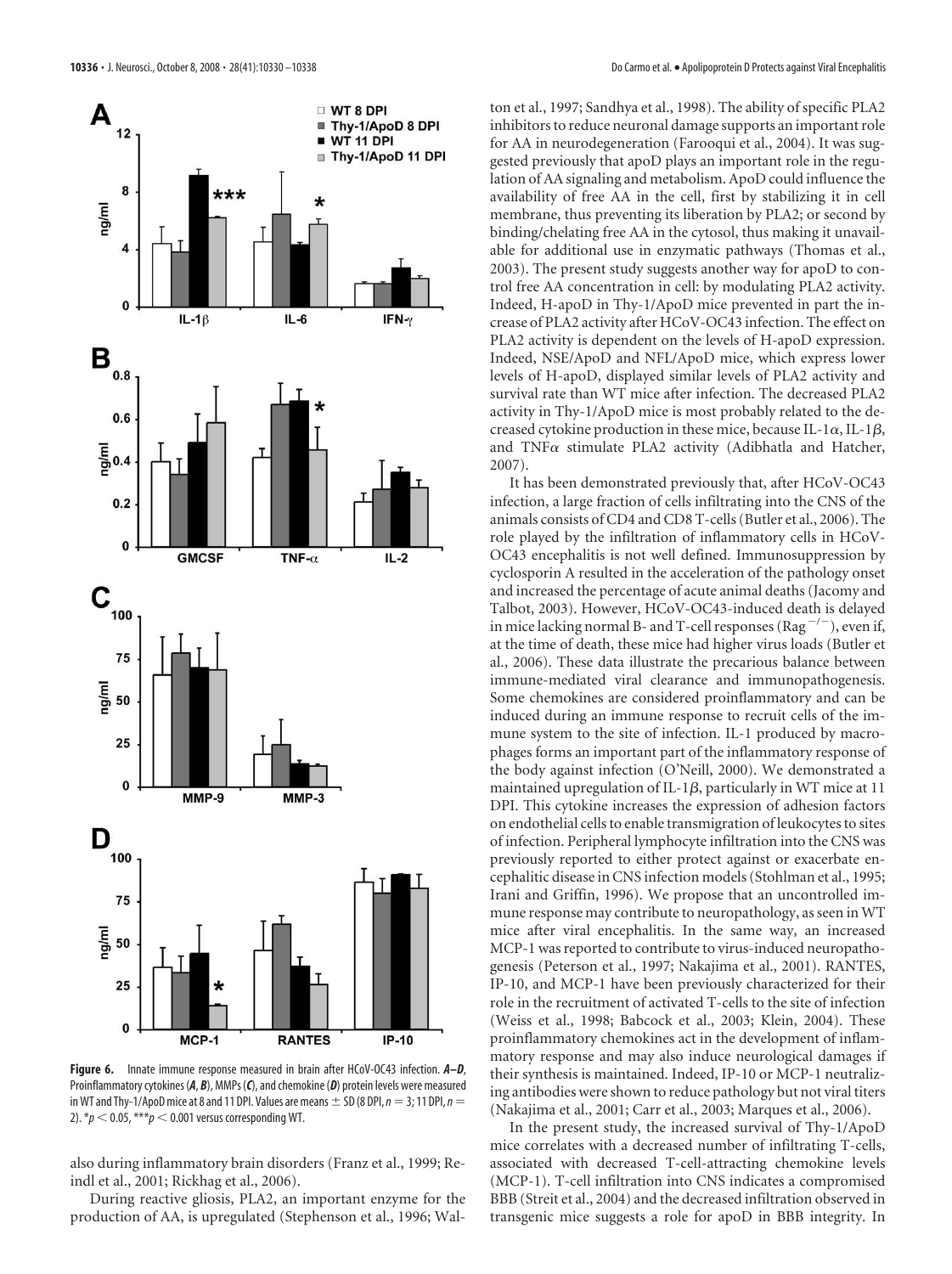support to this, apoD is expressed in pericytes and perivascular cells in the brain (Hu et al., 2001), and it controls proliferation and migration of smooth vascular cells (Sarjeant et al., 2003; Leung et al., 2004). Furthermore, another lipocalin, the neutrophil gelatinase-associated lipocalin, is produced by the choroid plexus as a component of the innate immune response that protects the CNS from infection (Marques et al., 2008).

On top of its influence on inflammatory reactions, apoD could also positively affect the host survival by promoting CNS repair either by supporting myelination (Boyles et al., 1990; Ong et al., 1999; Terrisse et al., 1999) or by evacuating toxic metabolites such as peroxidated lipids (Ganfornina et al., 2008) or by supplying nutrients and neuroprotective factors such as estrogens and progesterone (Suzuki et al., 2007, Ghoumari et al., 2003).

A beneficial role of apoD upregulation in nervous system pathology and/or injury has often been suggested. However, although it is indeed increased in several neuropathologies, the link between apoD expression and neuronal processes remains obscure. In the present study, we demonstrate for the first time that apoD does protect from the damaging consequences of viral encephalitis, most likely by modulating inflammatory reactions. Therefore, our results, in combination with our recent study involving apoD in the defense mechanisms against oxidative stress (Ganfornina et al., 2008), suggests that apoD, as an acute phase protein, could restore the homeostatic balance after injury.

## **References**

- Adibhatla RM, Hatcher JF (2007) Secretory phospholipase A2 IIA is upregulated by TNF-alpha and IL-1alpha/beta after transient focal cerebral ischemia in rat. Brain Res 1134:199 –205.
- Arbour N, Day R, Newcombe J, Talbot PJ (2000) Neuroinvasion by human respiratory coronaviruses. J Virol 74:8913–8921.
- Babcock AA, Kuziel WA, Rivest S, Owens T (2003) Chemokine expression by glial cells directs leukocytes to sites of axonal injury in the CNS. J Neurosci 23:7922–7930.
- Biernacki K, Prat A, Blain M, Antel JP (2004) Regulation of cellular and molecular trafficking across human brain endothelial cells by Th1- and Th2-polarized lymphocytes. J Neuropathol Exp Neurol 63:223–232.
- Blais Y, Sugimoto K, Carriere MC, Haagensen DE, Labrie F, Simard J (1994) Potent stimulatory effect of interleukin-1 alpha on apolipoprotein D and gross cystic disease fluid protein-15 expression in human breast-cancer cells. Int J Cancer 59:400 –407.
- Blais Y, Sugimoto K, Carrière MC, Haagensen DE, Labrie F, Simard J (1995) Interleukin-6 inhibits the potent stimulatory action of androgens, glucocorticoids and interleukin-1 alpha on apolipoprotein D and GCDFP-15 expression in human breast cancer cells. Int J Cancer 62:732–737.
- Bonavia A, Arbour N, Yong VW, Talbot PJ (1997) Infection of primary cultures of human neural cells by human coronaviruses 229E and OC43. J Virol 71:800 –806.
- Boucher A, Desforges M, Duquette P, Talbot PJ (2007) Long-term human coronavirus-myelin cross-reactive T-cell clones derived from multiple sclerosis patients. Clin Immunol 123:258 –267.
- Boyles JK, Notterpek LM, Anderson LJ (1990) Accumulation of apolipoproteins in the regenerating and remyelinating mammalian peripheral nerve. Identification of apolipoprotein D, apolipoprotein A-IV, apolipoprotein E, and apolipoprotein A-I. J Biol Chem 265:17805–17815.
- Bush TG, Puvanachandra N, Horner CH, Polito A, Ostenfeld T, Svendsen CN, Mucke L, Johnson MH, Sofroniew MV (1999) Leukocyte infiltration, neuronal degeneration, and neurite outgrowth after ablation of scarforming, reactive astrocytes in adult transgenic mice. Neuron 23:297–308.
- Butler N, Pewe L, Trandem K, Perlman S (2006) Murine encephalitis caused by HCoV-OC43, a human coronavirus with broad species specificity, is partly immune-mediated. Virology 347:410 –421.
- Calvo CF, Yoshimura T, Gelman M, Mallat M (1996) Production of monocyte chemotactic protein-1 by rat brain macrophages. Eur J Neurosci 8:1725–1734.
- Carr DJ, Chodosh J, Ash J, Lane TE (2003) Effect of anti-CXCL10 monoclo-

nal antibody on herpes simplex virus type 1 keratitis and retinal infection. J Virol 77:10037–10046.

- del Valle E, Navarro A, Astudillo A, Tolivia J (2003) Apolipoprotein D expression in human brain reactive astrocytes. J Histochem Cytochem 51:1285–1290.
- Diau GY, Hsieh AT, Sarkadi-Nagy EA, Wijendran V, Nathanielsz PW, Brenna JT (2005) The influence of long chain polyunsaturate supplementation on docosahexaenoic acid and arachidonic acid in baboon neonate central nervous system. BMC Med 3:11.
- Do Carmo S, Séguin D, Milne R, Rassart E (2002) Modulation of apolipoprotein D and apolipoprotein E mRNA expression by growth arrest and identification of key elements in the promoter. J Biol Chem 277:5514 –5523.
- Do Carmo S, Levros LC Jr, Rassart E (2007) Modulation of apolipoprotein D expression and translocation under specific stress conditions. Biochim Biophys Acta 1773:954 –969.
- Elkabes S, DiCicco-Bloom EM, Black IB (1996) Brain microglia/macrophages express neurotrophins that selectively regulate microglial proliferation and function. J Neurosci 16:2508 –2521.
- Farooqui AA, Yang HC, Horrocks L (1997) Involvement of phospholipase A2 in neurodegeneration. Neurochem Int 30:517–522.
- Farooqui AA, Ong WY, Horrocks LA (2004) Biochemical aspects of neurodegeneration in human brain: involvement of neural membrane phospholipids and phospholipases A2. Neurochem Res 29:1961–1977.
- Farooqui AA, Horrocks LA, Farooqui T (2007) Modulation of inflammation in brain: a matter of fat. J Neurochem 101:577–599.
- Faulkner JR, Herrmann JE, Woo MJ, Tansey KE, Doan NB, Sofroniew MV (2004) Reactive astrocytes protect tissue and preserve function after spinal cord injury. J Neurosci 24:2143–2155.
- Franz G, Reindl M, Patel SC, Beer R, Unterrichter I, Berger T, Schmutzhard E, Poewe W, Kampfl A (1999) Increased expression of apolipoprotein D following experimental traumatic brain injury. J Neurochem 73:1615–1625.
- Ganfornina MD, Do Carmo S, Lora JM, Torres-Schumann S, Vogel M, Allhorn M, González C, Bastiani MJ, Rassart E, Sanchez D (2008) Apolipoprotein D is involved in the mechanisms regulating protection from oxidative stress. Aging Cell 7:506 –515.
- Gebicke-Haerter PJ (2005) Microarrays and expression profiling in microglia research and in inflammatory brain disorders. J Neurosci Res 81:327–341.
- Ghoumari AM, Ibanez C, El-Etr M, Leclerc P, Eychenne B, O'Malley BW, Baulieu EE, Schumacher M (2003) Progesterone and its metabolites increase myelin basic protein expression in organotypic slice cultures of rat cerebellum. J Neurochem 86:848 –859.
- Hu CY, Ong WY, Sundaram RK, Chan C, Patel SC (2001) Immunocytochemical localization of apolipoprotein D in oligodendrocyte precursorlike cells, perivascular cells, and pericytes in the human cerebral cortex. J Neurocytol 30:209 –218.
- Irani DN, Griffin DE (1996) Regulation of lymphocyte homing into the brain during viral encephalitis at various stages of infection. J Immunol 156:3850 –3857.
- Jacomy H, Talbot PJ (2003) Vacuolating encephalitis in mice infected by human coronavirus OC43. Virology 315:20 –33.
- Jacomy H, Fragoso G, Almazan G, Mushynski WE, Talbot PJ (2006) Human coronavirus OC43 infection induces chronic encephalitis leading to disabilities in BALB/C mice. Virology 349:335–346.
- Johnston C, Jiang W, Chu T, Levine B (2001) Identification of genes involved in the host response to neurovirulent alphavirus infection. J Virol 75:10431–10445.
- Kang S, Seo S, Hill J, Kwon B, Lee H, Cho H, Vinay D, Kwon B (2003) Changes in gene expression in latent HSV-1-infected rabbit trigeminal ganglia following epinephrine iontophoresis. Curr Eye Res 26:225–259.
- Klein RS (2004) Regulation of neuroinflammation: the role of CXCL10 in lymphocyte infiltration during autoimmune encephalomyelitis. J Cell Biochem 92:213–222.
- Leung WC, Lawrie A, Demaries S, Massaeli H, Burry A, Yablonsky S, Sarjeant JM, Fera E, Rassart E, Pickering JG, Rabinovitch M (2004) Apolipoprotein D and platelet-derived growth factor-BB synergism mediates vascular smooth muscle cell migration. Circ Res 95:179 –186.
- Marques CP, Hu S, Sheng W, Lokensgard JR (2006) Microglial cells initiate vigorous yet non-protective immune responses during HSV-1 brain infection. Virus Res 121:1–10.